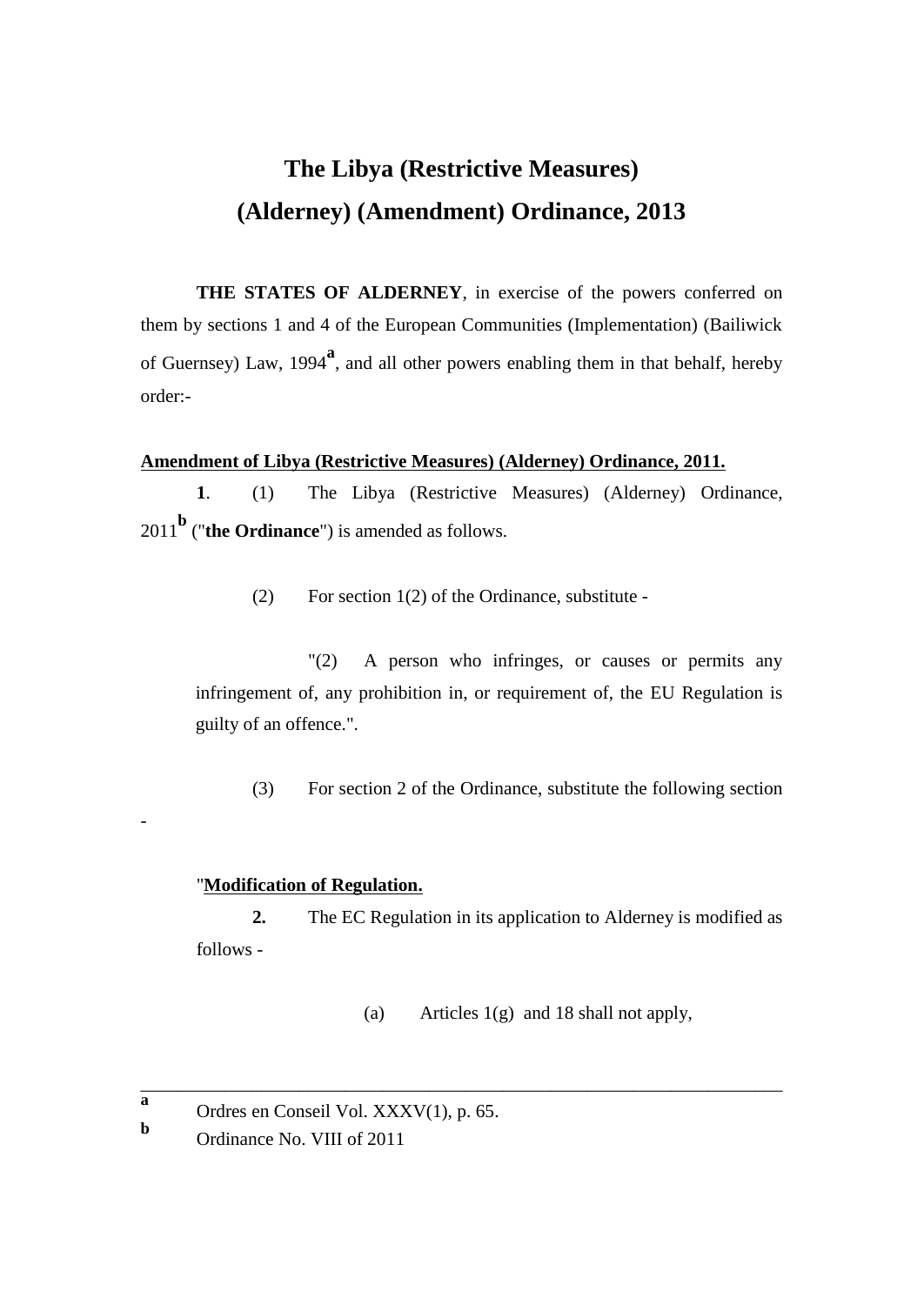- (b) references to the competent authorities of or in the Member States shall be construed as references to the Policy Council,
- (c) references to the obligation of a Member State to inform or notify shall be construed as references to the obligation of the Policy Council to inform or notify one of Her Majesty's Principal Secretaries of State,
- (d) subject to paragraph (e), references to the Member State or the Member State concerned shall be construed as references to the Policy Council,
- (e) references to the Member State concerned shall be construed as including Alderney where such references concern the enforcement of decisions or public policy,
- (f) references to the Union shall be construed as including Alderney,
- (g) references to the territory of the Union and its airspace shall be construed as including Alderney, its airspace and the territorial waters adjacent thereto,
- (h) references to ports of Member States shall be construed as including any port in Alderney,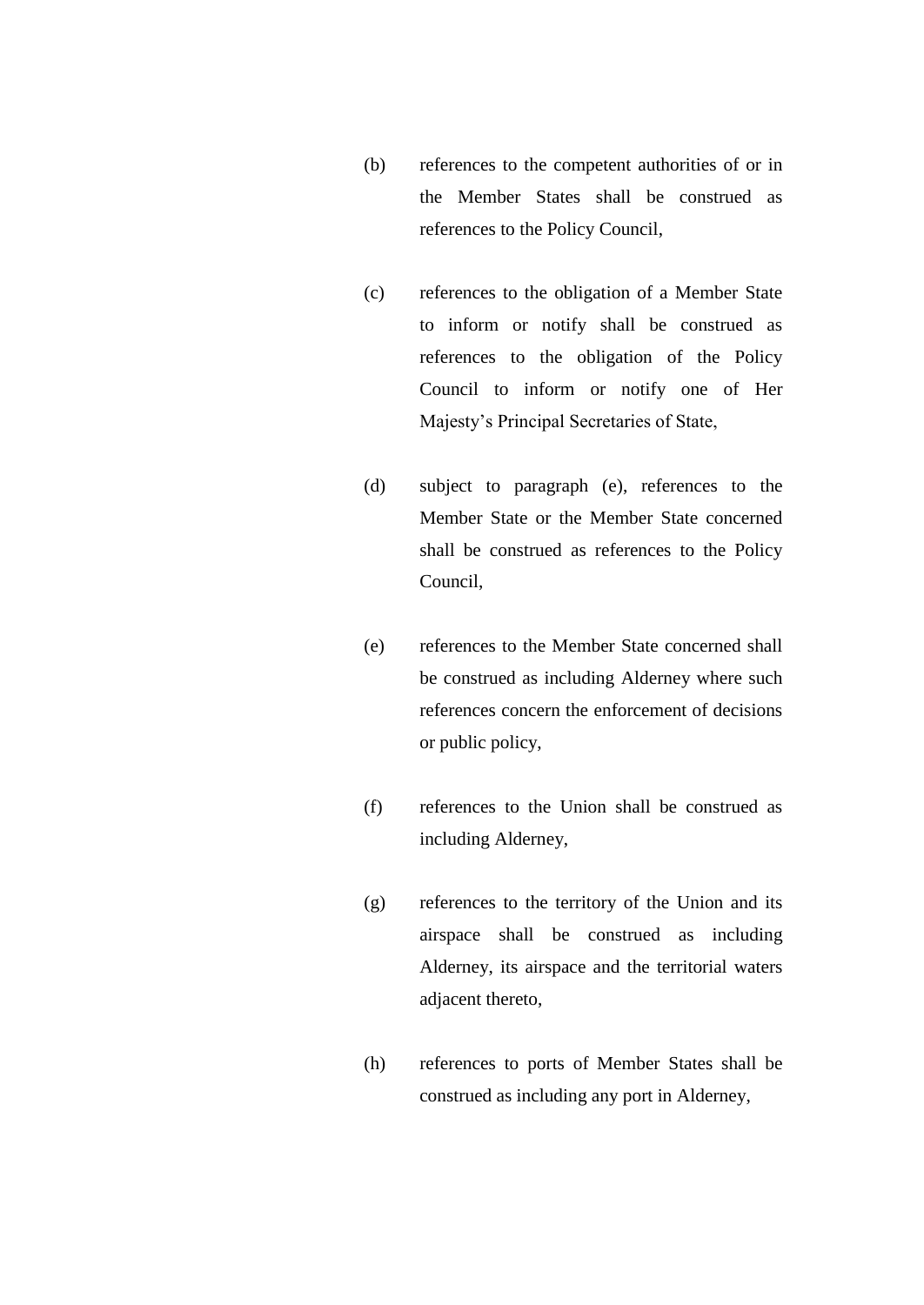- (i) references to competent customs authorities of Member States shall be construed as including the Chief Officer of Customs and Excise,
- (j) references to nationals of Member States or from the territories of Member States shall be construed as including any person in Alderney or from Alderney, and
- (k) references to the law of a Member State shall be construed as including the law of Alderney.".
- (4) In section 9(1) of the Ordinance -

-

(a) for the definition of "Ordinary Court", substitute the following definition -

""**Ordinary Court**" means the Royal Court of Guernsey sitting as an Ordinary Court and for the purposes of this Ordinance the Royal Court is constituted by the Bailiff sitting unaccompanied by the Jurats,", and

(b) insert the following definitions in the appropriate places

""**advocate**" means an advocate of the Royal Court of Guernsey,"

""**Bailiff**" includes the Bailiff, the Deputy Bailiff, a Lieutenant Bailiff, a Juge-Délegué and a Judge of the Royal Court,"